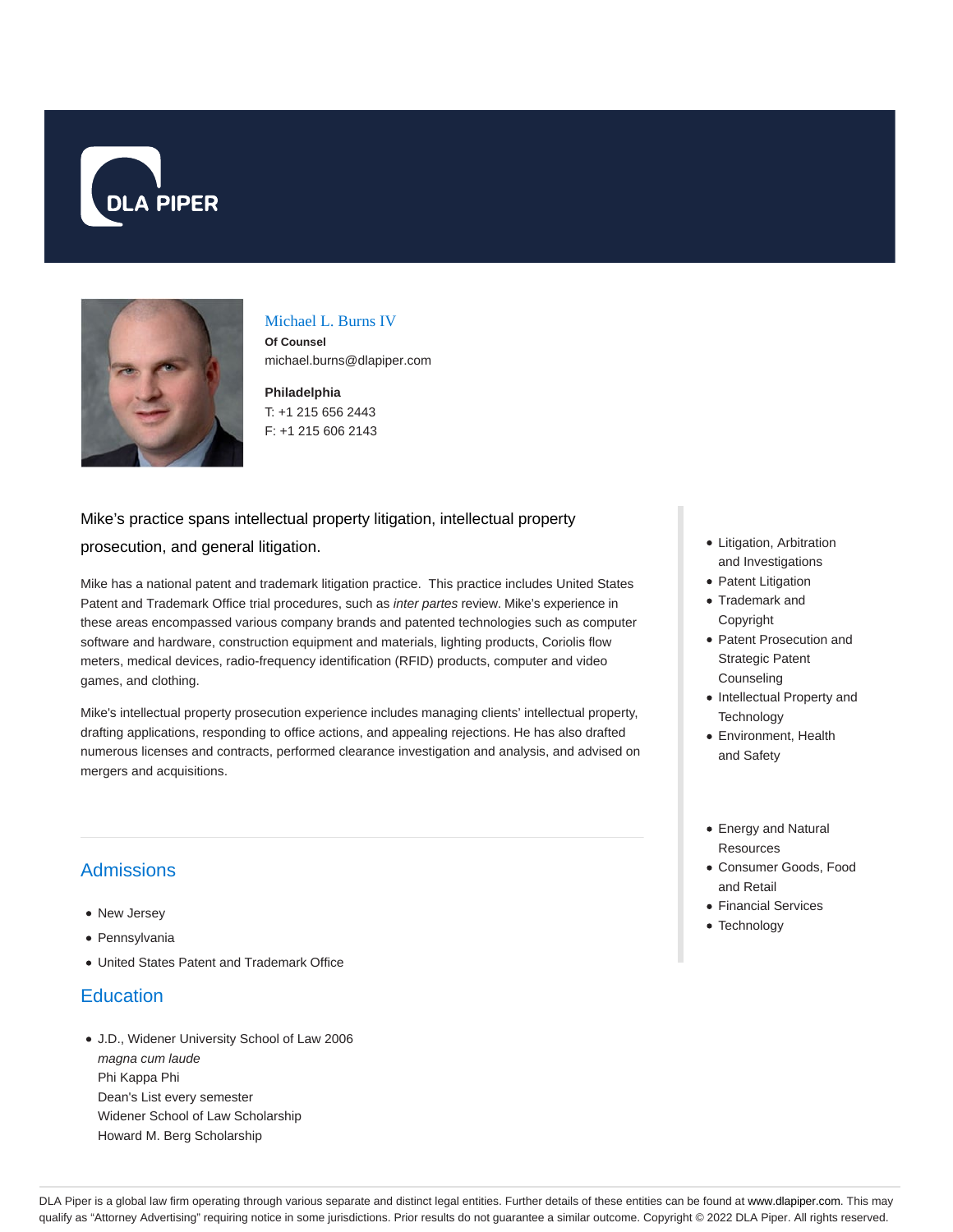Bachelor of Civil Engineering, The Catholic University of America 2000

# **Courts**

- United States District Court for the District of New Jersey
- United States District Court for the Eastern District of Pennsylvania

## **Memberships**

American Intellectual Property Law Association

#### INSIGHTS

# **Publications**

**Inventions behind the music: From Eddie Van Halen to Michael Jackson and beyond**

22 December 2020 Music innovation offers fertile ground for patent protection.

**The role of evidence in inter partes review**

29 MAR 2016

Explaining some evidentiary issues that have decided PTAB proceedings.

- Co-author, "Don't Overlook Evidentiary Issues In Post-Grant Proceedings," Law360 (June 14, 2016)
- Author, "What In-House Counsel Need to Know About Inter Partes Review," The Legal Intelligencer (Nov. 5, 2014)
- Co-author, "Creativity Required: Developing a legal strategy to protect fashion in the United States," Law a la Mode, Issue 9 at 14-15 (Spring 2013 edition)
- Co-author, "United States Patents: You Have to Play to Win," IGaming Business (UK), at 8-10 (May 1, 2013)
- Co-author, "Choosing and Using Trademarks," The Legal Intelligencer, Pennsylvania Law Weekly Section, at 8 (March 22, 2011)

# **Events**

## Previous

**Trials in the time of COVID-19**

12 November 2020 | 3:00 - 4:00 p.m. ET Webinar

## **NEWS**

DLA Piper is a global law firm operating through various separate and distinct legal entities. Further details of these entities can be found at www.dlapiper.com. This may qualify as "Attorney Advertising" requiring notice in some jurisdictions. Prior results do not guarantee a similar outcome. Copyright © 2022 DLA Piper. All rights reserved.